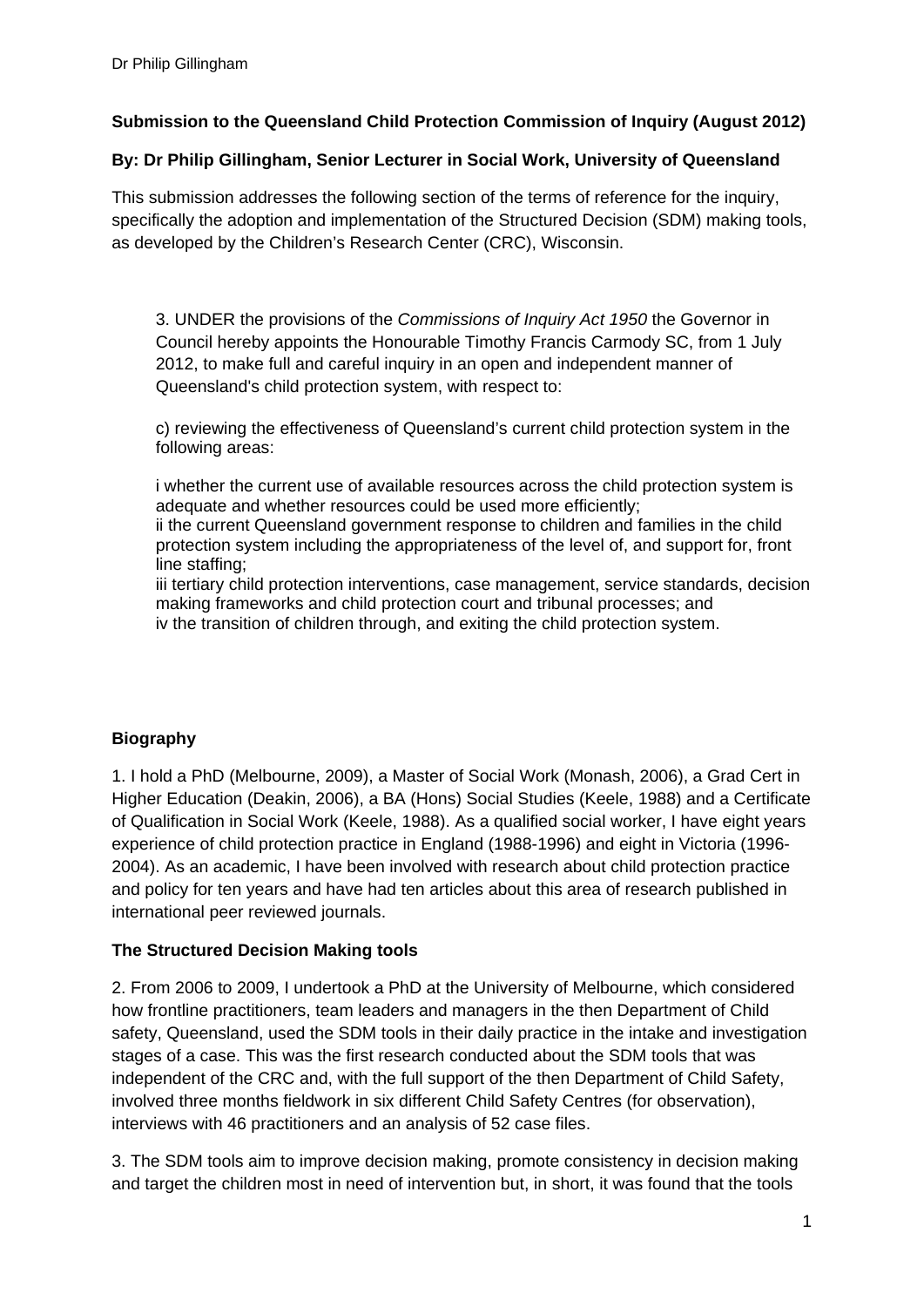were not achieving any of these aims. Under research conditions that promised confidentiality and, in some instances, relative anonymity, practitioners reported that they only used the tools after they had made a decision as they were compelled to fill them in on the Integrated Client Management System, usually at some time (perhaps weeks) after decisions had been made and actions taken. The tools were also manipulated, especially the Family Risk Evaluation Tool (FRET), to achieve a desired outcome. The SDM tools were considered to be just another form to fill in and were regarded more as (yet) another way of having to demonstrate accountability rather than a support for decision making. There was concern that the tools tended to "dumb down" or oversimplify the complex situations that practitioners had to deal with, in particular that the FRET overestimated levels of risk. Newer practitioners were more positive about the tools as they found they presented a conceptual framework for beginning practice, but those with only a few months experience described how they needed to go beyond the tools. Experienced practitioners were concerned that the tools had been introduced to replace any notion of expertise as residing in practitioners, especially as the levels and kinds of qualifications required of Child Safety Officers had been lowered and expanded (and subsequently even more so). They were also concerned that the tools would inhibit the development of expertise in new and developing practitioners. On reflection, when I began the research I expected to find a range of ways that practitioners use and regard the tools, but unfortunately this was not the case, despite my attempts to seek out exceptions that might contradict the main findings.

4. Given my experience as a qualified social worker, I was well placed to make an assessment of the quality of the work I observed. I saw both some very good and innovative work with children and families and some practice which was not acceptable. In all cases the difference between good and bad practice was the qualifications and experience of the staff involved. In the instances where excellent practice was observed, the practitioners were keen to point out that this had nothing to do with the SDM tools. Even where practice was not so good, practitioners still did not consider the SDM tools as useful and had to base their decisions on their own (self-defined) incomplete and uninformed knowledge about what constitutes risk and harm to children.

## **Organisational Culture and Decision Making**

5. In my research I was also interested in the wider influences on decision making in the department and used the concept of ideology, defined as a system of ideas, beliefs and values, to interpret my observations. A very strong influence in some Child Safety Centres was that of "child rescue" ideology, in which practitioners believed that the main way they could prevent harm to children was to remove them from the care of their parents and that they should devote most their effort to collating evidence against parents to facilitate this. Hence relationships with parents were framed from the start to be adversarial and frequently the everyday mishaps of childhood and the normal trials of parenting became re-interpreted as abuse and/or neglect. This led to parents being castigated for their perceived shortcomings, rather than being supported to overcome challenges which may affect their ability to parent. But, as one research participant pointed out, most of the Child Safety Officers are not qualified and have no training in how to build supportive and therapeutic relationships with parents and so, of course, they are very limited in their responses to the needs of children and parents.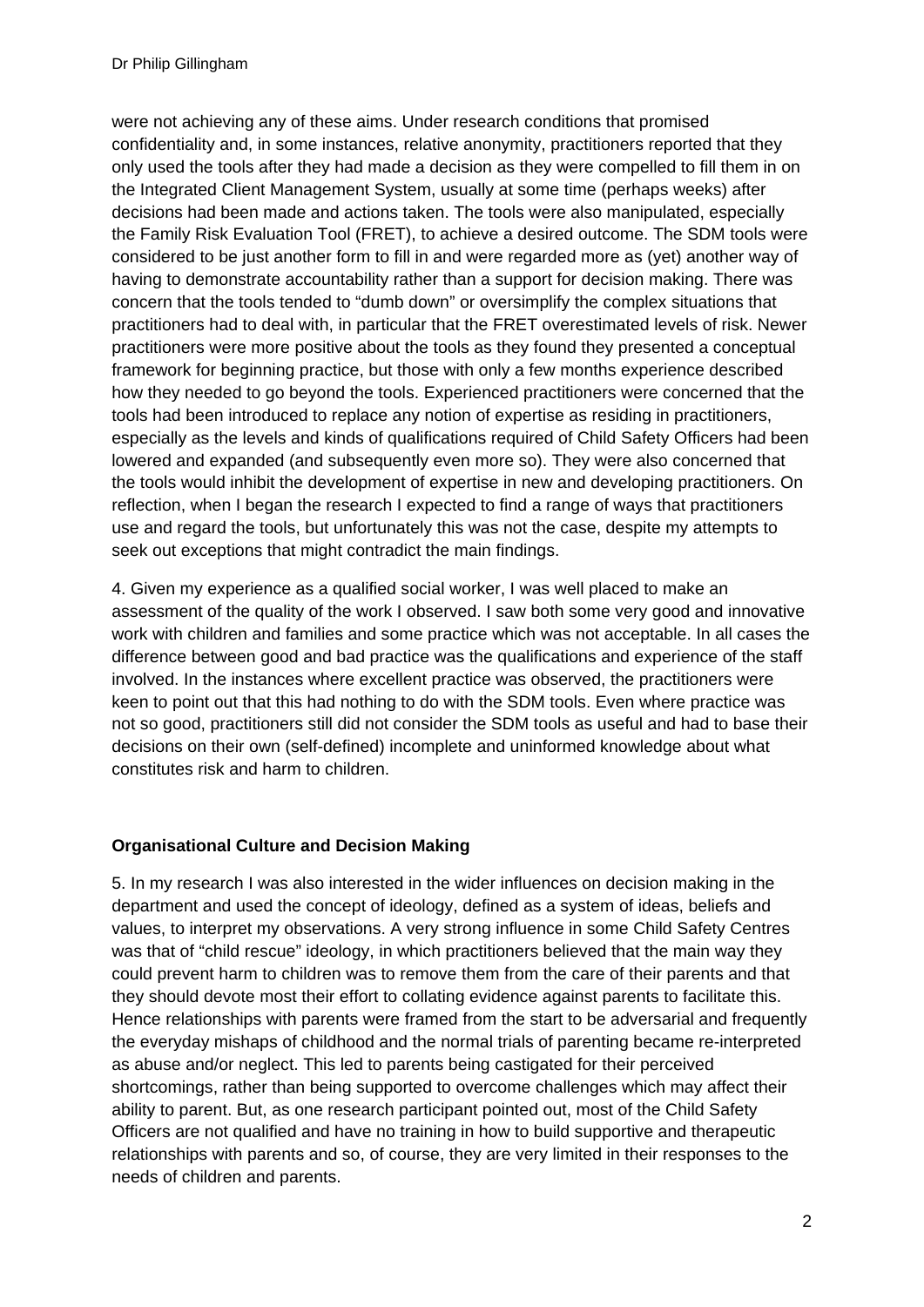6. The thesis from this research has been published online and the findings have been published in a range of academic journals (see below).These documents have been submitted to the Inquiry separately.

Gillingham, P. (2012) The development of electronic information systems for the future: practitioners, "embodied structures" and "technologies-in-practice". *British Journal of Social Work,* 1-16. doi:10.1093/bjsw/bcr202

Gillingham, P. (2011) Decision making tools and the development of expertise in child protection practitioners: are we "just breeding workers who are good at ticking boxes"? *Child and Family Social Work,* 16, 4, 412-421.

Gillingham, P. & Humphreys, C. (2010) Child protection practitioners and decision making tools: observations and reflections from the frontline. *British Journal of Social Work,* 40, 8, 2598-2616.

Gillingham, P. (2009), Practitioner Perspectives on the Family Risk Evaluation Tool: An Aide to Decision Making or 'Just Another Form to Fill In'? *Developing Practice: the Child, Family and Youth Work Journal,* 23, 4, 46-55.

 Gillingham, P. (2009) *The use of assessment tools in child protection: an ethnomethodological study.* University of Melbourne

[http://repository.unimelb.edu.au/10187/4337](https://services.exchange.deakin.edu.au/owa/redir.aspx?C=d40b051186fe432496eac742b8e60144&URL=http%3a%2f%2frepository.unimelb.edu.au%2f10187%2f4337)

# **Recommendations**

7. The research mentioned in this submission clearly demonstrates that the decision to implement the SDM tools was a mistake as the tools have not helped to support decision making. Decision making tools, especially in the complex area of making decisions about the vulnerability of children, cannot be used to replace expertise and, in the longer term, may actually undermine it. The SDM tools should therefore be withdrawn. The department should focus instead on recruiting and retaining qualified social workers, and so align with every other jurisdiction in the developed world outside of Australia. Generalist degrees in the social sciences do not prepare graduates to engage therapeutically with children and parents to address the complex social and personal problems that lead to child maltreatment such as poverty, homelessness, social exclusion, trauma, physical and mental illness, disability, drug misuse, domestic violence and so on. Both new and existing practitioners need to be supported in the development of their expertise through both in-house training and support to attend both postgraduate coursework and research degrees.

8. Interventions to protect children from harm and support for parents exist on a continuum and, except at the extreme ends, can be considered to be the same thing. Appropriate support for and intervention with parents has to be a priority in any child protection agency, with the removal of children, given its traumatic effect on most children, to be used only as a last resort. Separating support from protection by the creation of a department of "child